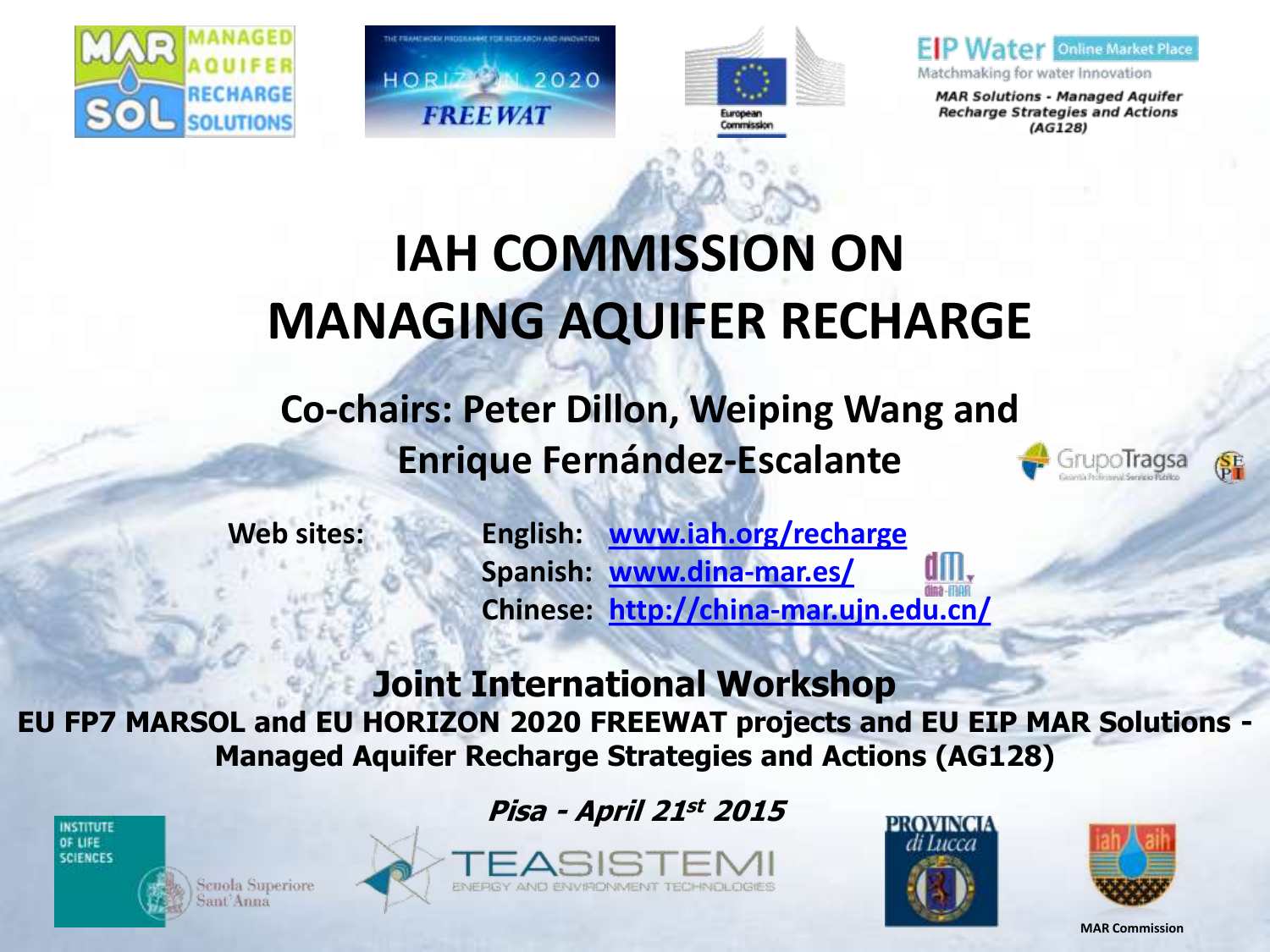

## Commission on Managing Aquifer Recharge:

Objectives [www.iah.org/recharge](http://www.iah.org/recharge/)

•**The Commission promotes the securing and expanding of water resources** and improving water quality in ways that are appropriate, environmentally sustainable, technically viable, economic and socially desirable.

•**It encourages research, development and adoption of improved practices** for management of aquifer recharge and improving knowledge, skills and capabilities of practitioners, water resources managers and regulators.

•The **Commission facilitates international exchange of information between members** (e.g. via a web page and an email list), by disseminating results of research and practical experience (e.g. via conferences and workshops), raising awareness of MAR among IAH members, related professions and the community, and its members undertaking projects and activities identified in plenaries as important.

•**Aligns with UNESCO IHP-VIII** (2014-2021), Water security: responses to local, regional, and global challenges", strategic plan, *Focal Area 2.2 - Addressing strategies for management of aquifers recharge* 



Recharge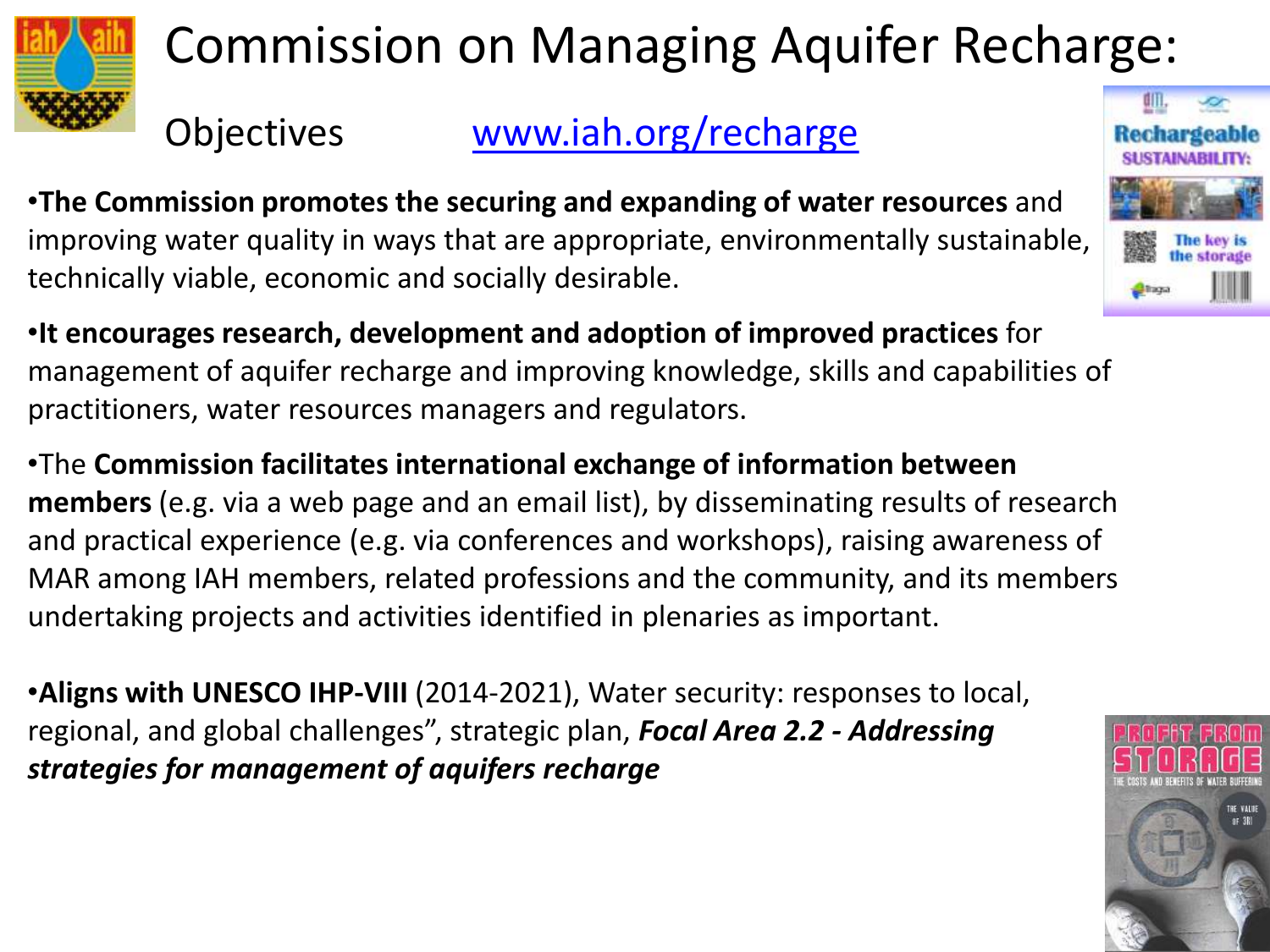

## WORKING GROUPS

1. Producing a monograph on clogging and its management – Russell Martin [www.iah.org/recharge/clogging.htm](http://www.iah.org/recharge/clogging.htm)



- 2. improved policies governance of MAR– Sharon Megdal [http://www.mdpi.com/journal/water/special\\_issues/MAR](http://www.mdpi.com/journal/water/special_issues/MAR)
- 3. identifying the economics of MAR Andrew Ross
- 4. MAR for Development Yan Zheng
- 5. Adaption to climate change Bridget Scanlon
- **6. Communications and awareness raising on MAR (MAR to MAR-ket) – Enrique F. Escalante & Teresa Leitão**

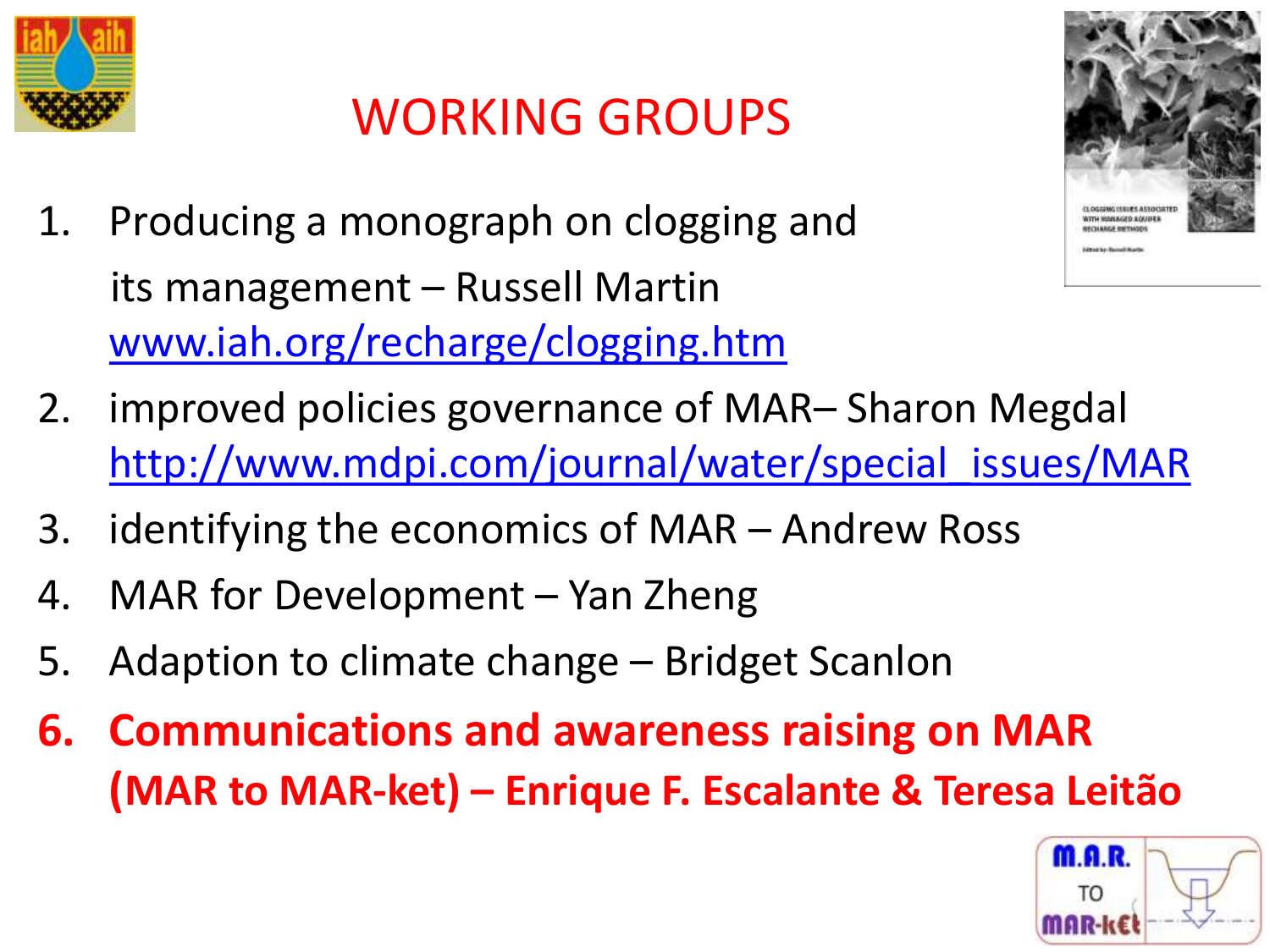

## POSSIBLE NEW WORKING GROUPS

- Inventory on MAR
- Book chapter 40 years progress in MAR research
- Land management to enhance recharge
- Validation of fate of pathogens in aquifers
- North Mexico AR group enhancement facilities
- SAT-MAR / MAR-SAT EXPERTS GROUP??
- … ???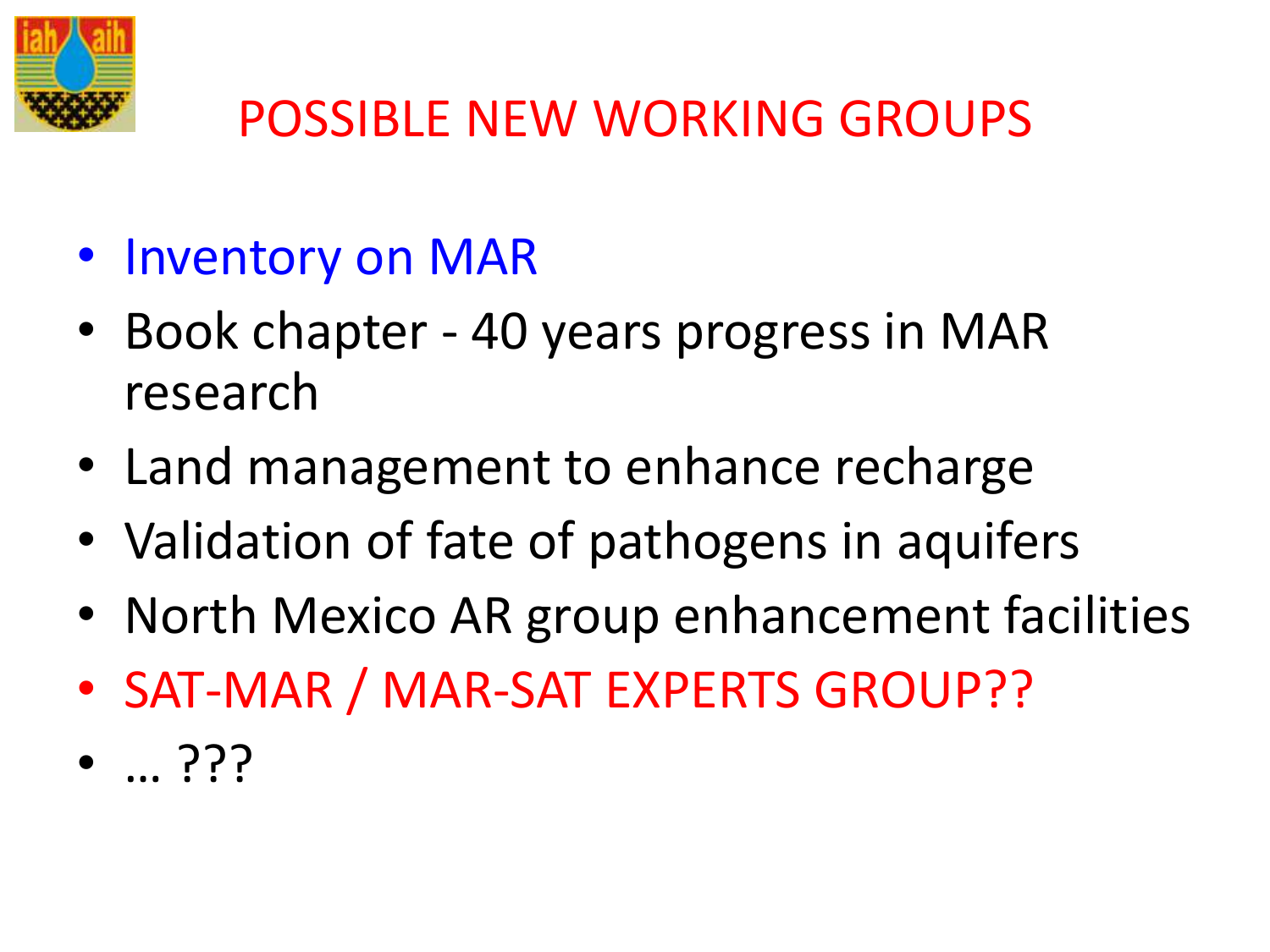

### **AGROINDUSTRY: ACTIVITIES DIRECTED AT "END USERS" MAREARM**



MARKOL DIPORMATIVE WORKSHOPS AT SANTHYSTE BAKEN AND CARRACTLEO DIVIDELT



#### **MANAGED AQUIFER RECHARGE** IN CARRACILLO DISTRICT AQUIFER

**MARIFARM WORKSHOP** 



Centro cultural "Las Fuertecidas", C/Alta, nº 21-23. Comézsemech (Segovia) Thursday, 2014 October 30th, 10 h. Free entrance. Artists to involve presentations were



**TELEPHONE** 









#### **MARSOL Workshop** Technical Solutions for Managed Aquiter Recharge

**MARCANUS** 



Mindreasting, March 11<sup>47</sup> 2015, 10-4.<br>Thomas Real - Cl-Alm, at 21-43. Ones **Acre (Tagnale)** Cantro cultural S.M.



**Children and Control Control Bill** and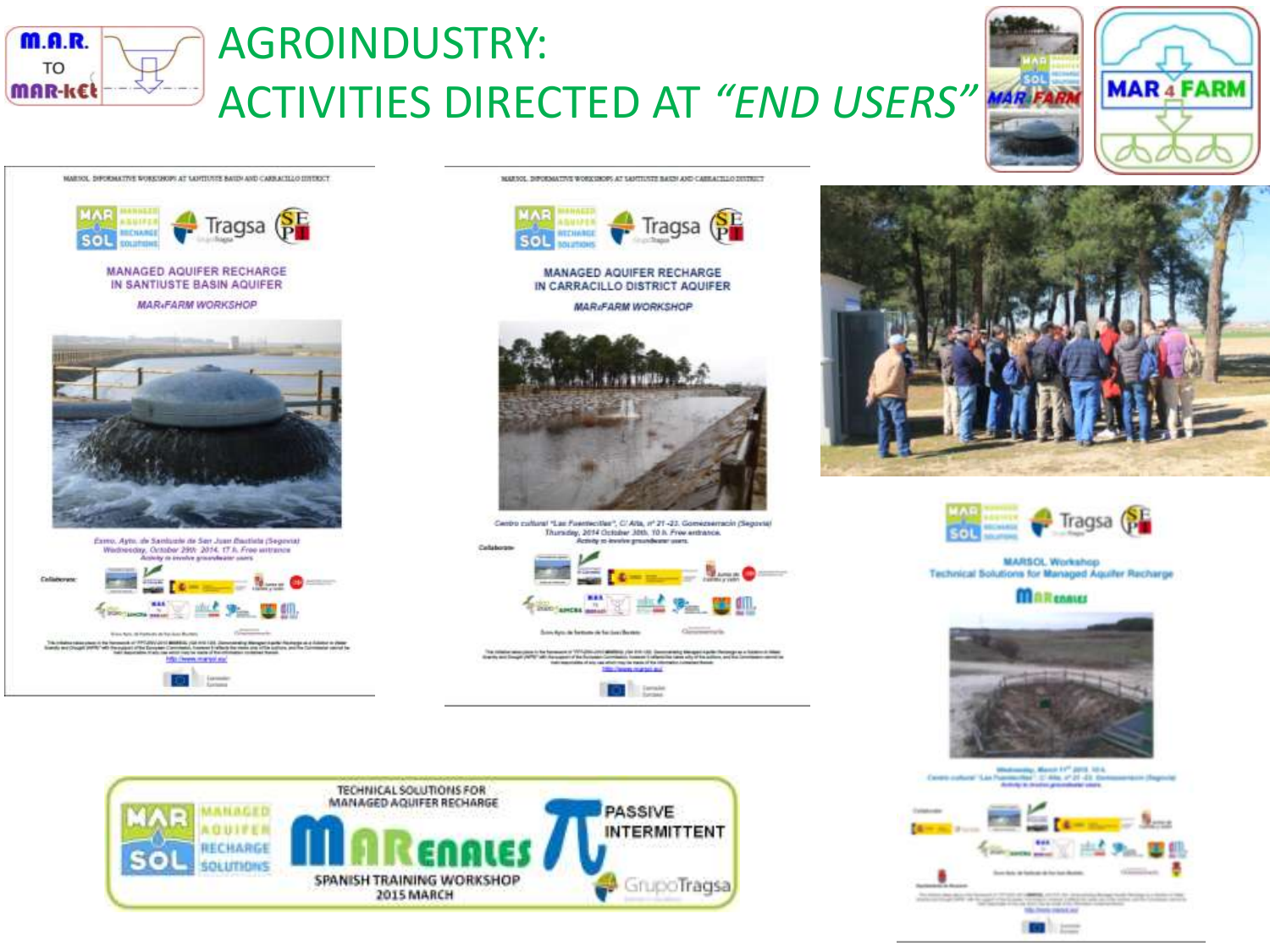

### **9th International Symposium** on Managed Aquifer Recharge

SOLUTIONS TO SUSTAINABLE WATER MANAGEMENT SUBJECT TO SCARCITY AND CLIMATE CHANGE

#### **Mexico City, spring 2016**

#### Organizations

**National Autonomous University of Mexico Engineering Institute Water network National Water Commission Mexico Valley Basin Water Agency Water System of Mexice City** 

#### **ISMARS will include the following**

Pro-conference activities and workshops Plenary session with key note lectures **Tochnical and poster sessions Bound table discussions Technical tours Post-conference excursions Social program** 

#### Theme and tonic

Integrated water management and strategies **MAR** methods and strategies **Requisions/Governance/Economics Modeling** Geochemistry in MAR Health Aspects (Romoval and Into of microorganisms and erganic compounds! Monitoring and management MAR as a key to adapt to Climate Change **MAR and water rouse** MAIL in developing country **MAR and blueprint** MAR in Market

#### **Sponsors**

Negromont Technologi CHZMHD

**Contact: M. L. Adriana Palma** apalman@iingen.unam.mx

















### **Mexico City, Mexico**

The Engineering Institute of the National Autonomous University of Mexico (UNAM). will hold the 9th International Symposium on Managed Aquifer Recharge (ISMAR 9) in México City, Mexico in the Summer of the year 2016.

#### **Organizations:**

- ·National Water Commission
- . National Autonomous University of Mexico:
- ·Engineering Institute
- ·Water network
- ·Geology Institute
- ·Engineering Faculty
- ·Geophysics Institute
- . Water System of Mexico City (SACM)
- ·Federal Commission of Electricity (CFE)
- .Mexico Valley Water Board (OCAVM)

#### Sponsors:

· Degremont Technologies

**INSTITUTO DE INGENIERÍA** 

UNAM

 $-$  CH2MHill

#### **ISMAR9** will include the following:

- · Pre-conference activities and workshops
- · Plenary session with key note lectures.
- · Technical and poster sessions
- · Round table discussions
- · Technical tours
- · Post-conference excursions
- · Social program

#### **Local attractions include:**

- · Subsidence features
- · National museums
- · Pyramids
- · Active volcanoes
- . New state-of-the-art treatment plant
- · Local culture
- · Social program









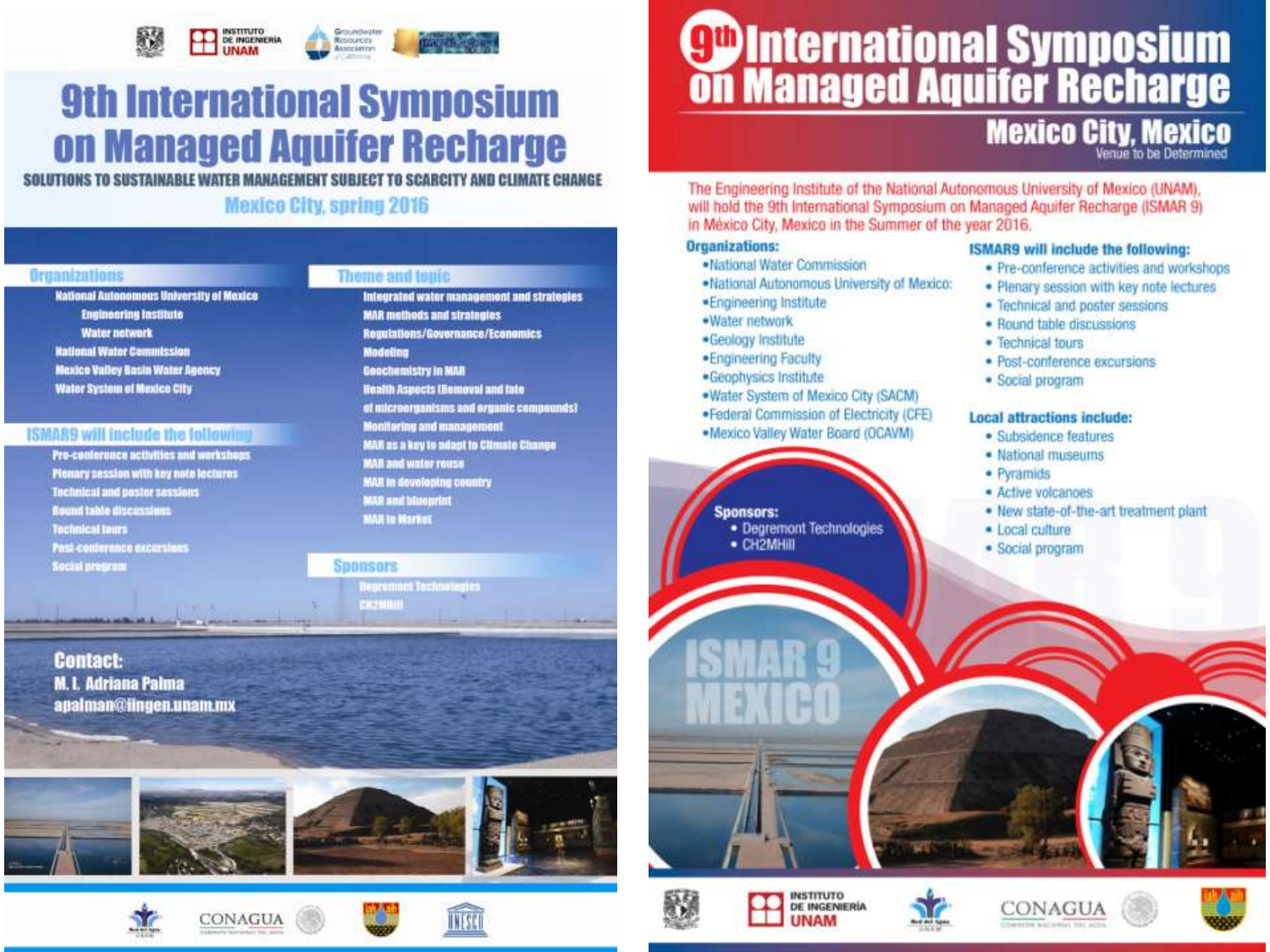

# International Symposia on MAR

- 1. 1988 Anaheim California, USA (ASCE)
- 2. 1994 Orlando, Florida, USA (ASCE)
- 3. 1998 Amsterdam, Netherlands (IAH, ASCE & UNESCO)
- 4. 2002 Adelaide, Australia "
- 5. 2005 Berlin, Germany "
- 6. 2007 Phoenix, Arizona, USA "
- 7. 2010 Abu Dhabi, UAE "
- **8. 2013 Beijing, P.R. China** "
- **9. 2016 Mexico City, Mexico** "
- **10. 2019 ???????? .. \*\***













### **have you considered hosting ISMAR??**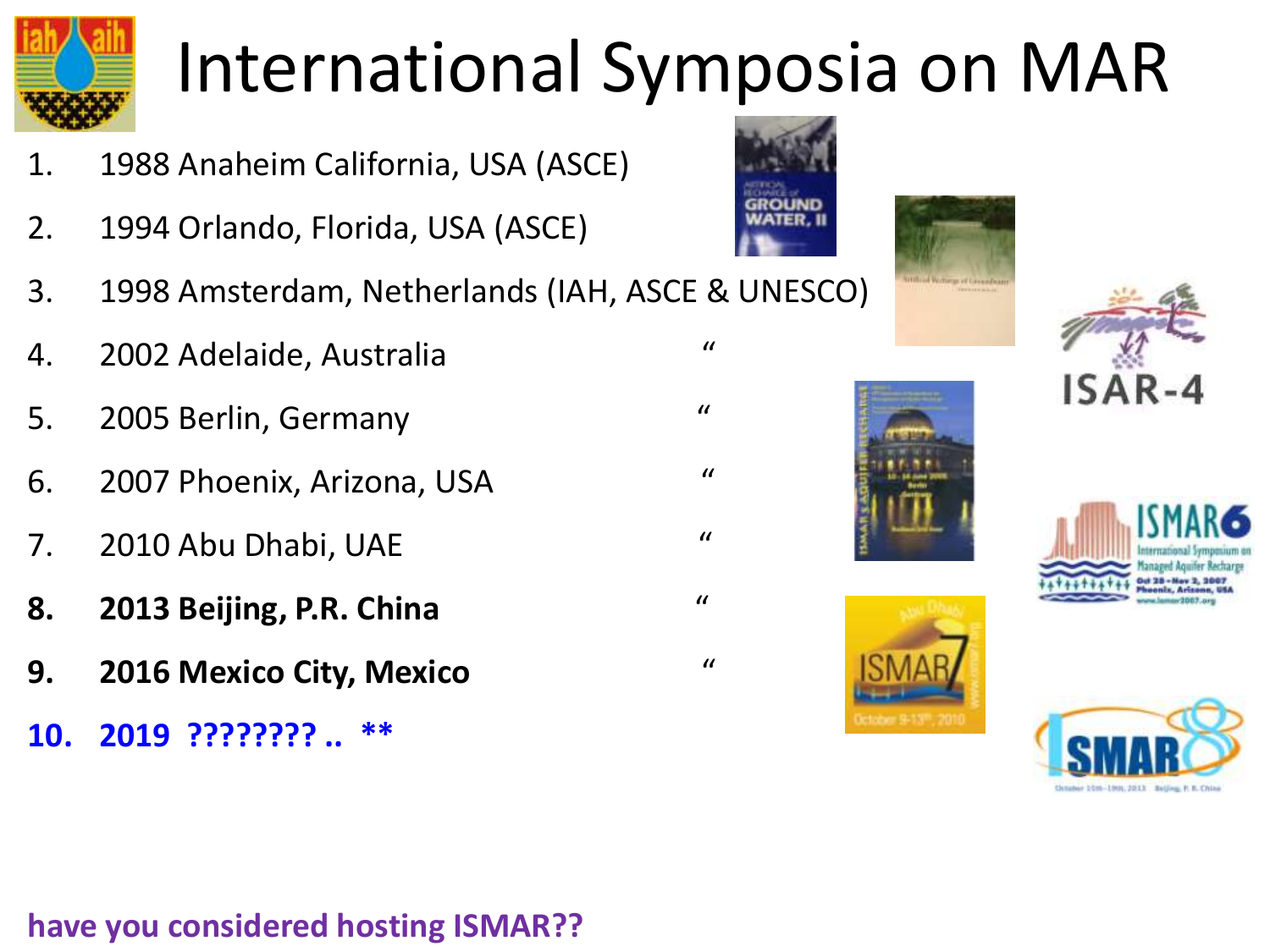### **Free access books and info repository on MAR**



**LINKS: http://www.dina-mar.es/post/2014/04/30/Libros-sobre-la-tecnica-MAR-(repositorio)-MAR-books-repository.aspx**

- Igrac [International Groundwater Resources Assessment Centre -](https://www.google.es/url?q=http://www.un-igrac.org/&sa=U&ei=E0o9U7L0Oq_a0QWopoCACA&ved=0CCIQFjAA&sig2=Jg60N_HKlgasQKmvWEi8hQ&usg=AFQjCNFUnzzKxfPHu6EWAi_5kgs8Bd2sjA) [Igrac,](https://www.google.es/url?q=http://www.un-igrac.org/&sa=U&ei=E0o9U7L0Oq_a0QWopoCACA&ved=0CCIQFjAA&sig2=Jg60N_HKlgasQKmvWEi8hQ&usg=AFQjCNFUnzzKxfPHu6EWAi_5kgs8Bd2sjA) *www.un-igrac.org/*
- PTEA as a dissemination member in the new action group <http://www.plataformaagua.org/>
- [http://](http://demeau-fp7.eu/results) [www.dessin-project.eu](http://www.dessin-project.eu/)
- <http://demeau-fp7.eu/results>
- [UNESCO -](http://www.unesco.org/water/ihp/) [International Hydrological Programme](http://www.unesco.org/water/ihp/) <http://www.unesco.org/new/en/natural-sciences/environment/water/ihp/>
- CSIRO Land and Water <http://www.clw.csiro.au/research/urban/reuse/>
- China MAR: <http://china-mar.ujn.edu.cn/>
- Aquifer storage and recovery <http://www.asrforum.com/>
- <http://www.iwmi.cgiar.org/> specially for Asia.
- South Africa's Artificial Recharge Information Centre. <http://www.artificialrecharge.co.za/>
- Activities in emergent countries <http://www.bebuffered.com/>

#### **BOOKS**

- **No.4 – Management of aquifer recharge / discharge processes and aquifer equilibrium states**
- [http://typo3.fao.org/fileadmin/user\\_upload/groundwatergovernance/docs/Thematic\\_papers/GWG\\_Thematic\\_Paper\\_4.pdf](http://typo3.fao.org/fileadmin/user_upload/groundwatergovernance/docs/Thematic_papers/GWG_Thematic_Paper_4.pdf)
- **No.5 - Groundwater Policy and Governance**  [http://www.groundwatergovernance.org/fileadmin/user\\_upload/groundwatergovernance/docs/Thematic\\_papers/GWG\\_ThematicPaper5\\_APr2013\\_web.pdf](http://www.groundwatergovernance.org/fileadmin/user_upload/groundwatergovernance/docs/Thematic_papers/GWG_ThematicPaper5_APr2013_web.pdf)
- **[Rechargeable sustainability. The key is the storage" / "](http://www.dina-mar.es/post/2012/08/31/NUEVO-DINA-MAR-Publicacion-e2809cSostenibilidad-recargable-La-llave-en-el-almacene2809d-disponible-en-Internet.aspx)[Sostenibilidad](http://www.dina-mar.es/post/2012/08/31/NUEVO-DINA-MAR-Publicacion-e2809cSostenibilidad-recargable-La-llave-en-el-almacene2809d-disponible-en-Internet.aspx) [recargable.](http://www.dina-mar.es/post/2012/08/31/NUEVO-DINA-MAR-Publicacion-e2809cSostenibilidad-recargable-La-llave-en-el-almacene2809d-disponible-en-Internet.aspx) [La llave en el almacén"](http://www.dina-mar.es/post/2012/08/31/NUEVO-DINA-MAR-Publicacion-e2809cSostenibilidad-recargable-La-llave-en-el-almacene2809d-disponible-en-Internet.aspx)**
- [http://www.dina-mar.es/post/2012/08/31/NUEVO-DINA-MAR-Publicacion-e2809cSostenibilidad-recargable-La-llave-en-el-almacene2809d-disponible-en-](http://www.dina-mar.es/post/2012/08/31/NUEVO-DINA-MAR-Publicacion-e2809cSostenibilidad-recargable-La-llave-en-el-almacene2809d-disponible-en-Internet.aspx)[Internet.aspx](http://www.dina-mar.es/post/2012/08/31/NUEVO-DINA-MAR-Publicacion-e2809cSostenibilidad-recargable-La-llave-en-el-almacene2809d-disponible-en-Internet.aspx)
- **DINA-MAR final book (in Spanish):** <http://www.dina-mar.es/post/2013/01/02/DINA-MAR-Publicacion-final-del-proyecto-c2a1Inminente!.aspx>
- **Clogging monograph (released last October) and opened to new contributions.** <http://recharge.iah.org/recharge/clogging.htm>
- **Strategies for MAR in semi-arid areas, Spanish:** [http://recharge.iah.org/recharge/downloads/MAR\\_Strategies\\_spanish.pdf](http://recharge.iah.org/recharge/downloads/MAR_Strategies_spanish.pdf)
- **P-ISMAR series: Posters from the last five International symposium on Managed Aquifer Recharge (P-ISMAR):**
- [http://www.dina-mar.es/post/2013/11/27/P-ISMAR-serie-Titulo-5-P-ISMAR-8-\(descarga-gratuita-del-Ebook-Free-download\).aspx](http://www.dina-mar.es/post/2013/11/27/P-ISMAR-serie-Titulo-5-P-ISMAR-8-(descarga-gratuita-del-Ebook-Free-download).aspx)
- <http://www.dina-mar.es/post/2013/01/01/P-ISMAR-BOOKS-TITULO-4-P-ISMAR-7.aspx>
- **ISMAR 7 proceedings book. Achieving Groundwater Supply Sustainability & Reliability Through Managed Aquifer Recharge**
- <http://www.dina-mar.es/pdf/ismar7-proceedingsbook.pdf>
- **ISMAR 6 proceedings book** [http://recharge.iah.org/recharge/downloads/AquiferRecharge\\_ISMAR6.pdf](http://recharge.iah.org/recharge/downloads/AquiferRecharge_ISMAR6.pdf) & **ISMAR 5 proceedings book.**
- <http://recharge.iah.org/recharge/infoNNC.html>
- <http://recharge.iah.org/recharge/reports.htm>
- <http://www.artificialrecharge.co.za/06implementation.html>
- <http://www.artificialrecharge.co.za/11needtoknow.html>
- VIDEOS
- [http://www.dina-mar.es/videos/DINA-MAR\\_MOVIE.WMV](http://www.dina-mar.es/videos/DINA-MAR_MOVIE.WMV) / <http://www.artificialrecharge.co.za/13videos.html> …

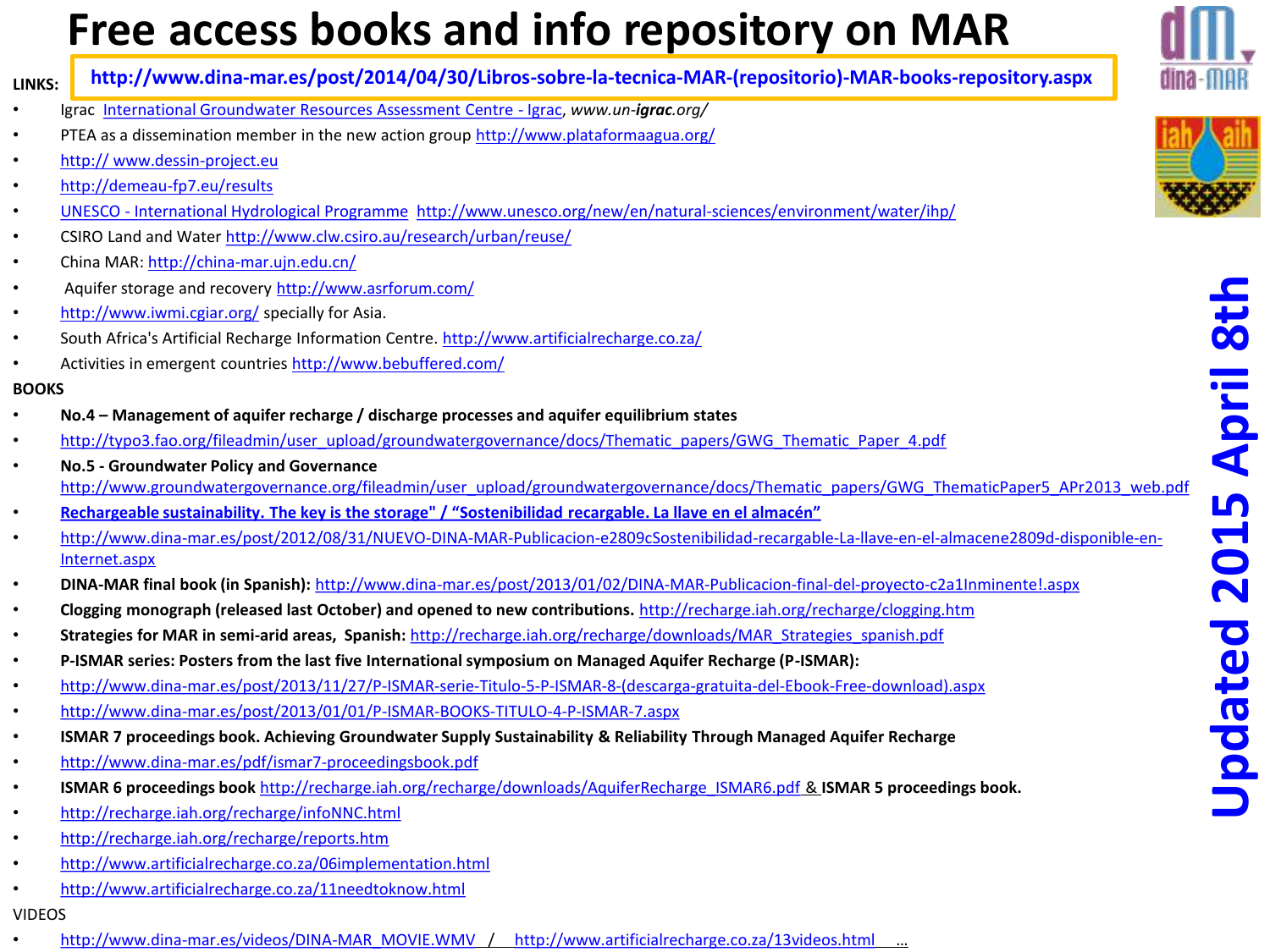## 42<sup>th</sup> IAH Congress, Rome 2015



53.3 Aquifer recharge assessment and storage management: quantity and quality issues (coordinated by IAH Commission on Managing Aquifer Recharge) Convenor: Peter Dillon (CSIRO, Australia)

Co-convenor: Rudy Rossetto (Scuola Superiore S. Anna, Pisa, Italy)

Historically aquifers have sustained human water needs during droughts and in recent times techniques to enhance recharge and improve groundwater quality have been developed. Managed aquifer recharge (MAR) with all types of waters, in a variety of aquifers, using a range of methods is efficiently increasing the resilience of some future water supplies. MAR accompanied by monitoring, laboratory and modelling studies is also pushing the boundaries of knowledge of groundwater biogeochemical and hydrodynamic processes, that affect for example; fate of viruses in aquifers, metal mobilisation, clogging, and recoverability of banked water. Telling field applications and research papers are sought.

#### S3.4 Combacting over-extraction: artificial recharge and aquifer engineering regulation Convenor: Dave Kreamer (University of Nevada, Las Vegas, USA)

ivianaged Aquifer Recharge and engineering augmentation of groundwater supply have been important. hydrogeological techniques for ameliorating the effects of groundwater withdrawal. Artificial recharge projects have, in many cases, successfully helped to provide sustainable groundwater use, improve water quality, combat saline water intrusion, block subsurface contaminant plumes, and restore the natural function of groundwater/ surface water interactions which are important human and ecological considerations. This session seeks to investigate the state-of-the-art techniques of managed aquifer recharge and engineering intervention, the varying legal and regulatory framework for implementing these systems, and examples with lessons learned from past attempts to manage aquifer replenishment.

53.5-Managing Aquifer Recharge as a solution to water scarcity and drought in **Mediterranean and MENA regions** Convenor: Ralf Klingbeil (United Nations ESCWA, Lebanon) (to be confirmed) Co-convenor: Enrique Fernandez Escalante (TRAGSA - Spain)

Managed Aquifer Recharge (MAR) and Aquifer Storage and Recovery (ASR) can be suitable approaches for intermediate storage of water to overrome sunnly shortages in times of water scarrity and drought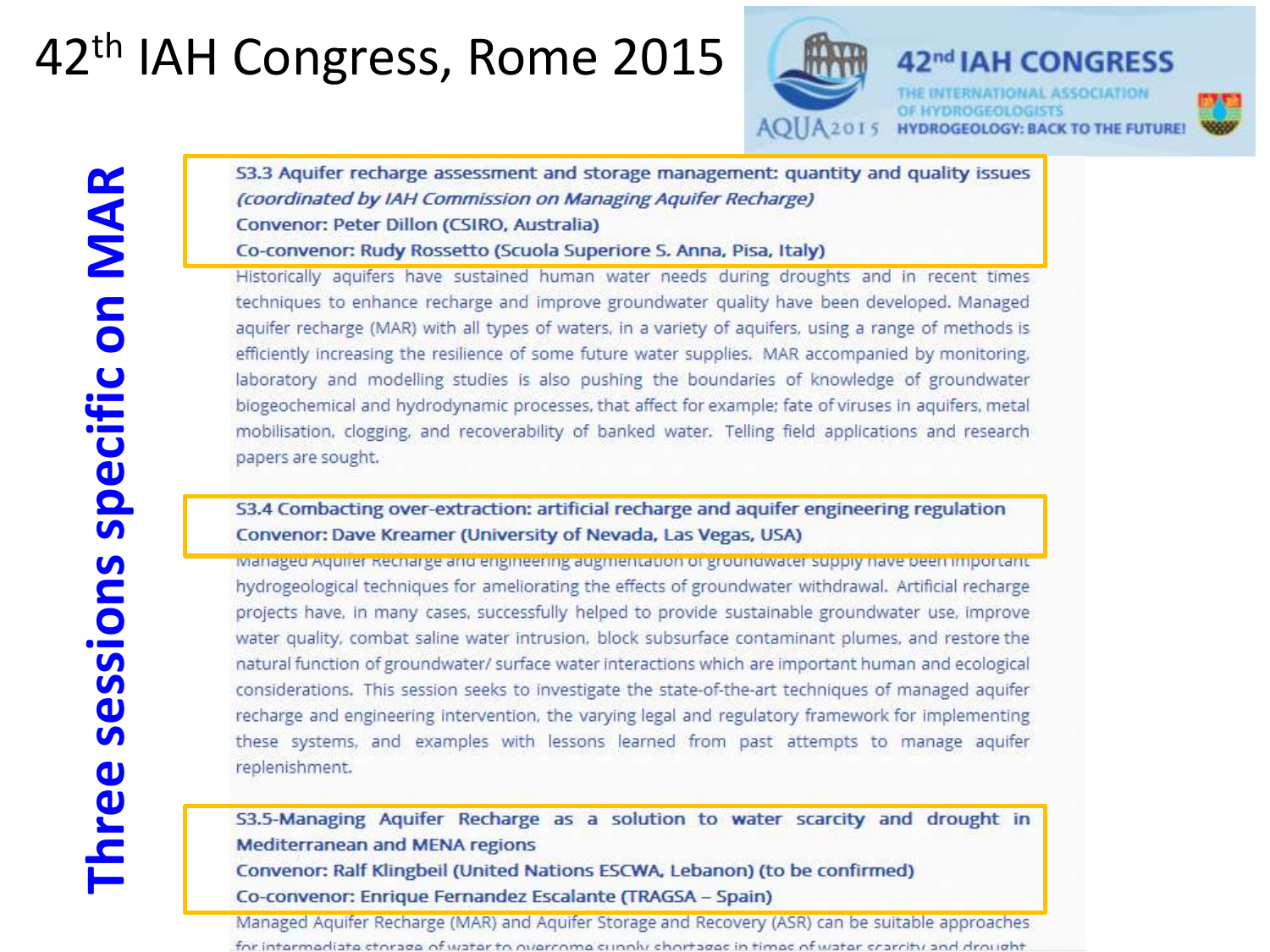## **Joint International Workshop Pisa, 2015 April 21-23th**

• *Creative interaction toward understanding critical issues and achieving technical solutions for integrated water management based on MAR technique, by means of numerical modeling tools*

<http://recharge.iah.org/recharge/contacts.htm> <https://listserver.flinders.edu.au/mailman/listinfo/iah-mar.listcgs> **IAH email list**